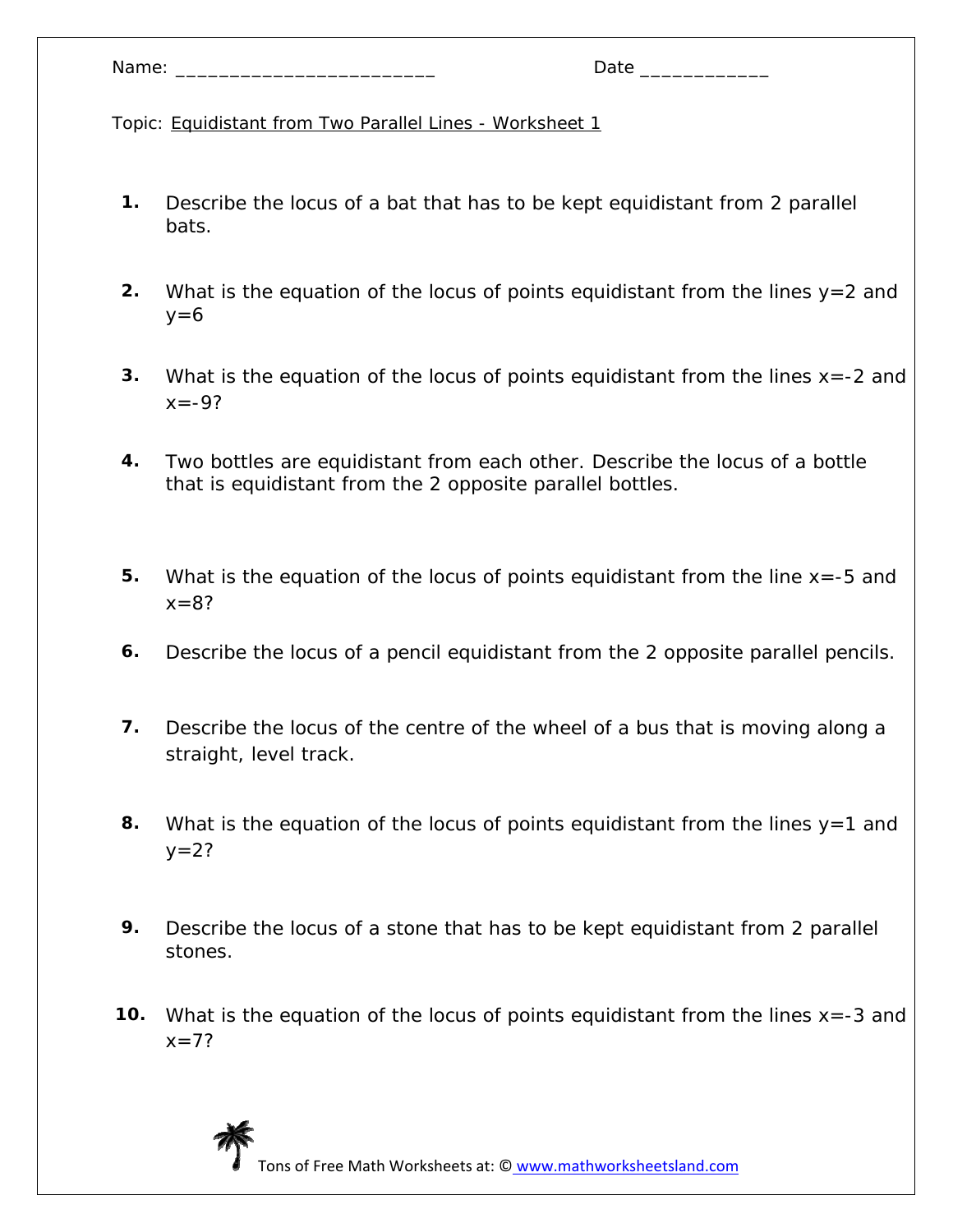| Name: |  |
|-------|--|
|-------|--|

- **1.** Describe the locus of a book that has to be kept equidistant from 2 parallel books.
- **2.** What is the equation of the locus of points equidistant from the lines x=-5 and  $x=0$ ?
- **3.** What is the equation of the locus of points equidistant from the lines y=-2 and  $y = -8?$
- **4.** Two cars are equidistant from each other. Describe the locus of a car that is equidistant from the 2 opposite parallel cars.
- **5.** What is the equation of the locus of points equidistant from the line x=4 and  $x = -8?$
- **6.** Describe the locus of a rope equidistant from the 2 opposite parallel rope.
- **7.** Describe the locus of the centre of the wheel of a cycle that is moving along a straight, level track.
- **8.** What is the equation of the locus of points equidistant from the lines y=1 and  $y=6?$
- **9.** Describe the locus of a line that has to be kept equidistant from 2 parallel lines.
- **10.** What is the equation of the locus of points equidistant from the lines x=2 and  $x=9?$

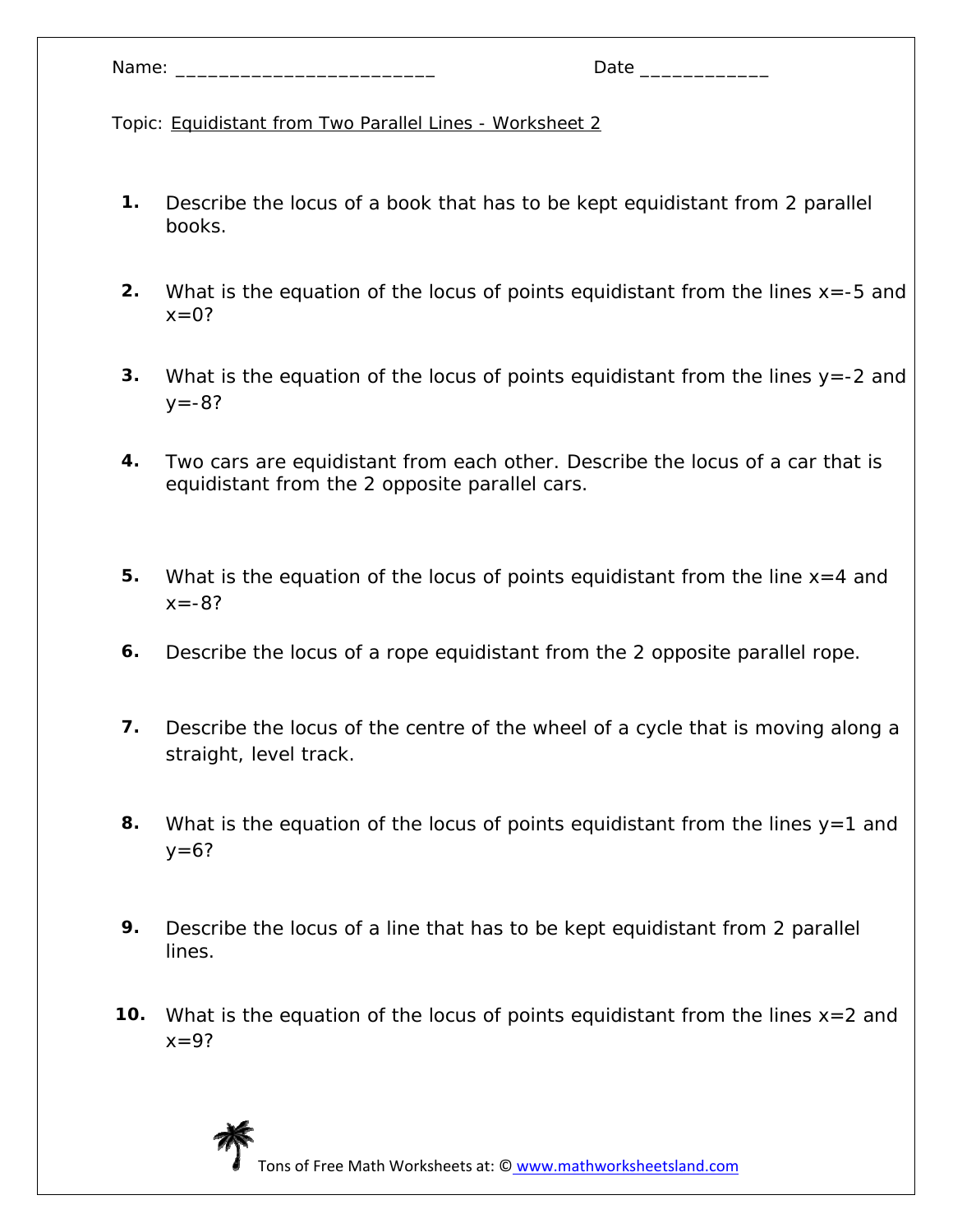| Name: |  |
|-------|--|
|-------|--|

- **1.** Describe the locus of a box that has to be kept equidistant from 2 parallel boxes.
- **2.** What is the equation of the locus of points equidistant from the lines y=7 and  $y=2$
- **3.** What is the equation of the locus of points equidistant from the lines x=4 and  $x=9?$
- **4.** Two balls are equidistant from each other. Describe the locus of a ball that is equidistant from the 2 opposite parallel balls.
- **5.** What is the equation of the locus of points equidistant from the line y=0 and  $y = 2?$
- **6.** Describe the locus of a pen equidistant from the 2 opposite parallel pens.
- **7.** Describe the locus of the centre of the wheel of a bike that is moving along a straight, level track.
- **8.** What is the equation of the locus of points equidistant from the lines x=4 and  $x = -4?$
- **9.** Describe the locus of a plane that has to be kept equidistant from 2 parallel planes.
- **10.** What is the equation of the locus of points equidistant from the lines y=1 and  $y=5?$

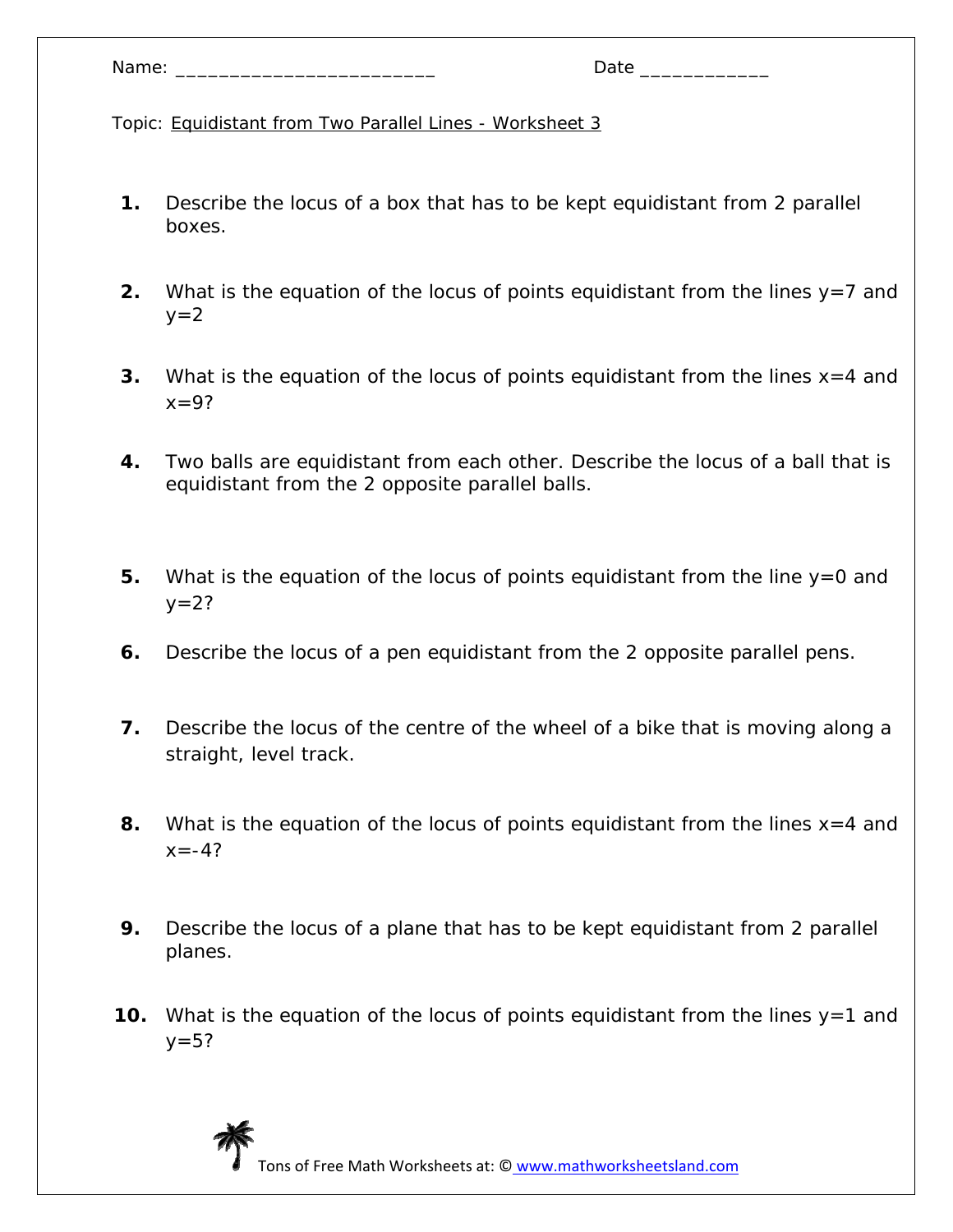| Name: |  |
|-------|--|
|-------|--|

- **1.** Describe the locus of a spoon that has to be kept equidistant from 2 parallel spoons.
- **2.** What is the equation of the locus of points equidistant from the lines x=-3 and  $x = -9$
- **3.** What is the equation of the locus of points equidistant from the lines y=-2 and  $y = -7?$
- **4.** Two triangles are equidistant from each other. Describe the locus of a triangle that is equidistant from the 2 opposite parallel triangles.
- **5.** What is the equation of the locus of points equidistant from the line x=-5 and  $x = -9?$
- **6.** Describe the locus of a pot equidistant from the 2 opposite parallel pots.
- **7.** Describe the locus of the centre of the wheel of a truck that is moving along a straight, level track.
- **8.** What is the equation of the locus of points equidistant from the lines x=0 and  $x = -22$
- **9.** Describe the locus of a knife that has to be kept equidistant from 2 parallel knifes.
- **10.** What is the equation of the locus of points equidistant from the lines y=-3 and  $y = -8?$